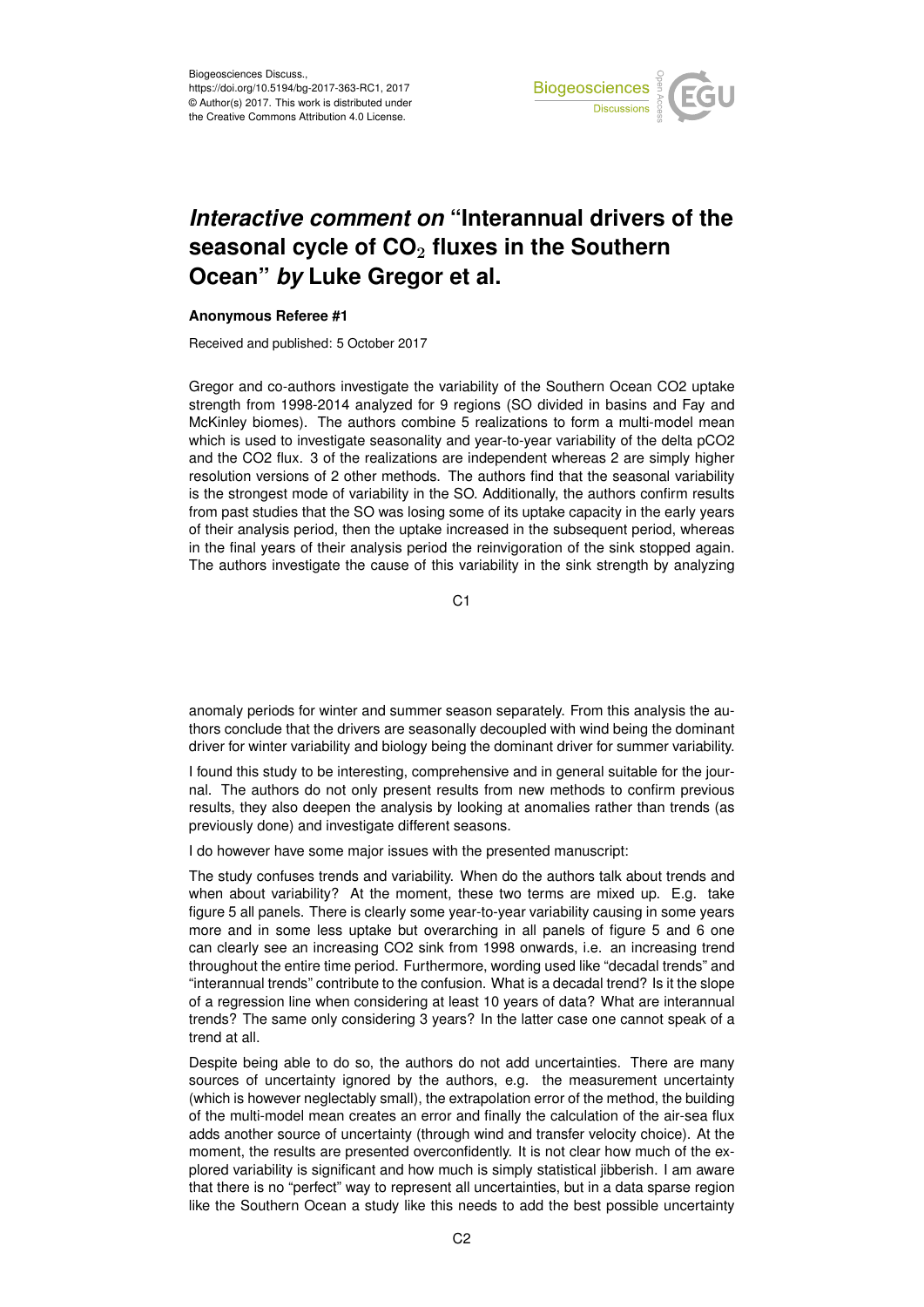estimate, otherwise, many of the conclusions drawn cannot simply be accepted.

On page 11 line 312 I found that the authors claim statistical significance between the mean uptakes, reporting a p-value. It is not clear to the reader what test was used and how significance has been determined. Also, when adding uncertainty, the authors will notice that an uptake of -0.17 PgC/yr is unlikely to be identified as statistically significantly different from -0.19 PgC/yr in the data sparse Southern Ocean.

Despite the uncertainty of the CO2 itself there are other sources of concern related to uncertainty. Chlorophyll is e.g. also presented without discussing uncertainty. How is cloud coverage and missing chlorophyll data effecting the results? Also, wind products have been shown to have different trends locally in the Southern Ocean. This has not been mentioned.

I am also wondering to what extend the use of different products hampers the conclusions of the manuscript. SST from Reynolds is based – to the extent of my knowledge – from satellite and in-situ data, whereas ECCO MLD is from an assimilation model. I would expect some disagreement between these products that have nothing to do with "real world" disagreement. This is not a massive concern, but certainly needs to be mentioned as well.

Another source of concern is the length choice of periods P1-P4. Periods P1-P3 are all of the same length, whereas P4 is substantially shorter. The authors claim that substantial year-to-year variability occurs on various timescales (4-6 year and 10 year modes respectively), hence the variation of periods aliases this analysis.

All the above points raised are of major concern and must be addressed before the manuscript can be considered for publication.

Minor comments:

Title: the title only mentiones CO2 fluxes whereas in the manuscript largely discusses delta pCO2

C3

Line 29: "paucity of observations (Landschutzer et al 2015)" – This is not a good reference. Bakker et al 2016 (the SOCATv2 reference) would be a better reference for such a paucity.

Line 62: remove 2nd that

Line 95: wrong reference (Bakker et al 2016)

Table 1: How has the RMSE for the 0.25x0.25 degree product been calculated? SO-CAT offers a gridded product but on 1x1 degrees. Did the authors grid the 0.25 product themselfes? If yes, has this been done the "SOCAT" way, i.e per cruise weighted or differently? Same with the 16-day timestep. More information is needed here.

Line 130: How different would the results be if a different transfer velocity was chosen? This may have significant effects on the uncertainty.

Line 134: where are [ice] data from? I am missing a reference here.

Line 175-176: "attributed this difference to the clustering step used by the SOM-FFN that created large discrepancies in the Atlantic sector." I have not found any convincing evidence for this in any of the cited papers.

Line 236: Either the authors used the wrong wording or there is a misunderstanding, but I do not see where the authors find that the delta pCO2 is zonally asymmetric within each biome. It looks like the other way around: Figure 4 looks like there is a strong zonal symmetry (besides indeed in panel a).

Lines 249-254: This paragraph is not clear. Please rephrase

Line 273: interannual trend – what is that? Interannual variability. A 3-year trend? A trend that changes sign every year?

Lines 275: decadal mode: How are you able to say this. You have 1998-2014 data , i.e. 17 years of data. How can you detect a decadal mode from such a short timeseries?